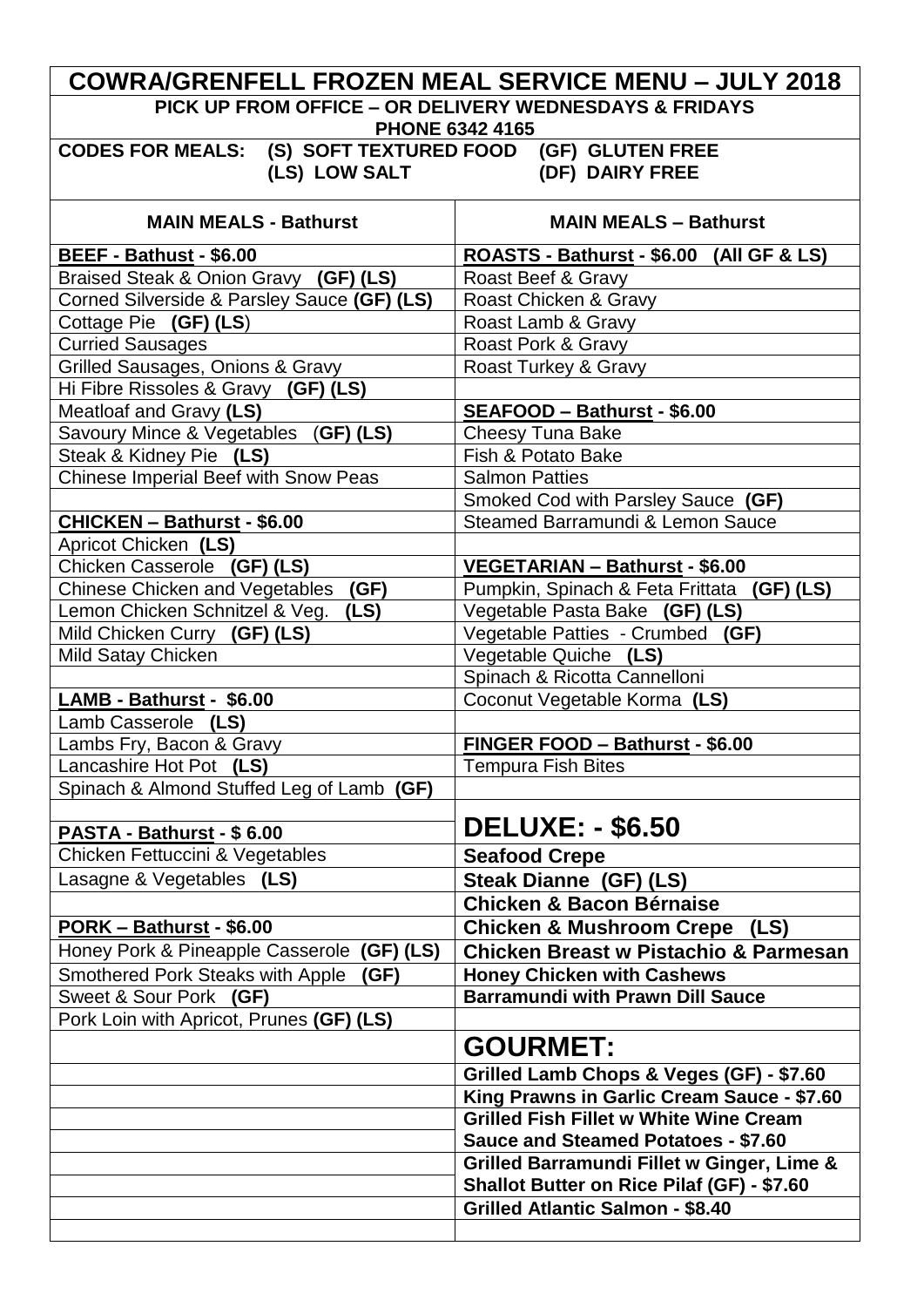## **COWRA/GRENFELL FROZEN MEAL SERVICE MENU – JULY 2018**

| <b>MAIN MEALS - My Chef</b>                        | <b>MINI MEALS - Bathurst</b>                   |  |  |
|----------------------------------------------------|------------------------------------------------|--|--|
| <b>BEEF - My Chef - \$6.50</b>                     | ROASTS - Bathurst - \$4.80 (All GF & LS)       |  |  |
| Steak & Bacon Casserole w Pastry Top               | Roast Beef & Gravy                             |  |  |
| Beef & Red Wine Casserole/Mashed Potato            | Roast Chicken & Gravy                          |  |  |
| Beef Spaghetti Bolognaise & Vegetables             | Roast Lamb & Gravy                             |  |  |
| Beef Rissoles & Onion Gravy/Mashed Potato          | Roast Pork & Gravy                             |  |  |
| <b>Savoury Mince</b>                               | Roast Turkey & Gravy                           |  |  |
| Beef Stroganoff with Macaroni                      |                                                |  |  |
| Shepherds Pie                                      | BEEF - Bathurst - \$4.80                       |  |  |
|                                                    | Braised Steak & Onion Gravy (GF) (LS)          |  |  |
| CHICKEN - My Chef - \$6.50                         | Corned Silverside & Parsley Sauce (GF)(LS)     |  |  |
| Chicken Breast Parmigiana/Creamy Mash              | Cottage Pie (GF) (LS)                          |  |  |
| <b>Chicken Honey/Curry Rice</b>                    | <b>Curried Sausages</b>                        |  |  |
| Pan Grilled Chicken Breast/Grain Mustard Sce       | <b>Grilled Sausages &amp; Gravy</b>            |  |  |
| Creamy Chicken & Mushroom Casserole                | Hi-Fibre Rissoles & Gravy (GF)(LS)             |  |  |
| <b>Indian Butter Chicken with Steamed Rice</b>     | Meatloaf & Gravy (LS)                          |  |  |
|                                                    | Savoury Mince & Vegetables (GF) (LS)           |  |  |
| SEAFOOD - My Chef - \$6.50                         | Steak & Kidney Pie (LS)                        |  |  |
| <b>Tuna Mornay</b>                                 | Chinese Imperial Beef with Snow Peas           |  |  |
| <b>Curried Prawns, Rice &amp; Vegetables</b>       | Beef Curry with Steamed Rice (mild) (GF)       |  |  |
|                                                    | Spaghetti Bolognese                            |  |  |
| PASTRY - My Chef - \$6.50                          |                                                |  |  |
| Quiche with Bacon, Spinach & Cheese                | CHICKEN - Bathurst - \$4.80                    |  |  |
|                                                    | Apricot Chicken (LS)                           |  |  |
| $SNACKS - My Chef - $3.40$                         | Chicken Casserole (GF) (LS)                    |  |  |
| Creamy Bacon & Cheese Pasta                        | Chinese Chicken & Vegetables (GF)              |  |  |
| <b>Chicken Fried Rice</b>                          | Lemon Chicken Schnitzel & Vegetables (GF)      |  |  |
| Spirali Bolognaise                                 | <b>Mild Chicken Curry</b>                      |  |  |
|                                                    | LAMB - Bathurst - \$4.80                       |  |  |
| SOUPS - Bathurst - \$2.00<br>Chicken Stockpot (LS) | Lamb Casserole (LS)                            |  |  |
| Beef, Barley & Vegetable Soup (GF) (LS)            | Lambs Fry, Bacon & Gravy                       |  |  |
| Potato & Leek Soup (GF)                            | Lancashire Hot Pot (LS)                        |  |  |
| Pea & Ham Soup (GF) (LS)                           |                                                |  |  |
| Pumpkin Soup (GF) (LS)                             | SEAFOOD - Bathurst - \$4.80                    |  |  |
| Sweet Corn & Chicken Soup (GF)                     | <b>Cheesy Tuna Bake</b>                        |  |  |
|                                                    | Fish & Potato Bake                             |  |  |
|                                                    | <b>Salmon Patties</b>                          |  |  |
|                                                    | Smoked Cod with Parsley Sauce (GF)             |  |  |
|                                                    | Steamed Barramundi & Lemon Sauce               |  |  |
|                                                    | Curry Prawns with Steamed Rice (DF)            |  |  |
|                                                    |                                                |  |  |
|                                                    | <b>VEGETARIAN / PASTA - Bathurst - \$4.80</b>  |  |  |
|                                                    | Vegetable Quiche (LS)                          |  |  |
|                                                    | Chicken Fettuccini & Vegetables                |  |  |
|                                                    | Lasagne & Vegetables (LS)                      |  |  |
|                                                    |                                                |  |  |
|                                                    | PORK - Bathurst - \$4.80                       |  |  |
|                                                    | Honey Pork & Pineapple Casserole (GF) (LS)     |  |  |
|                                                    | Sweet & Sour Pork (GF)                         |  |  |
|                                                    | Pork Loin w Apricot, Prune & Apr Sce (GF) (LS) |  |  |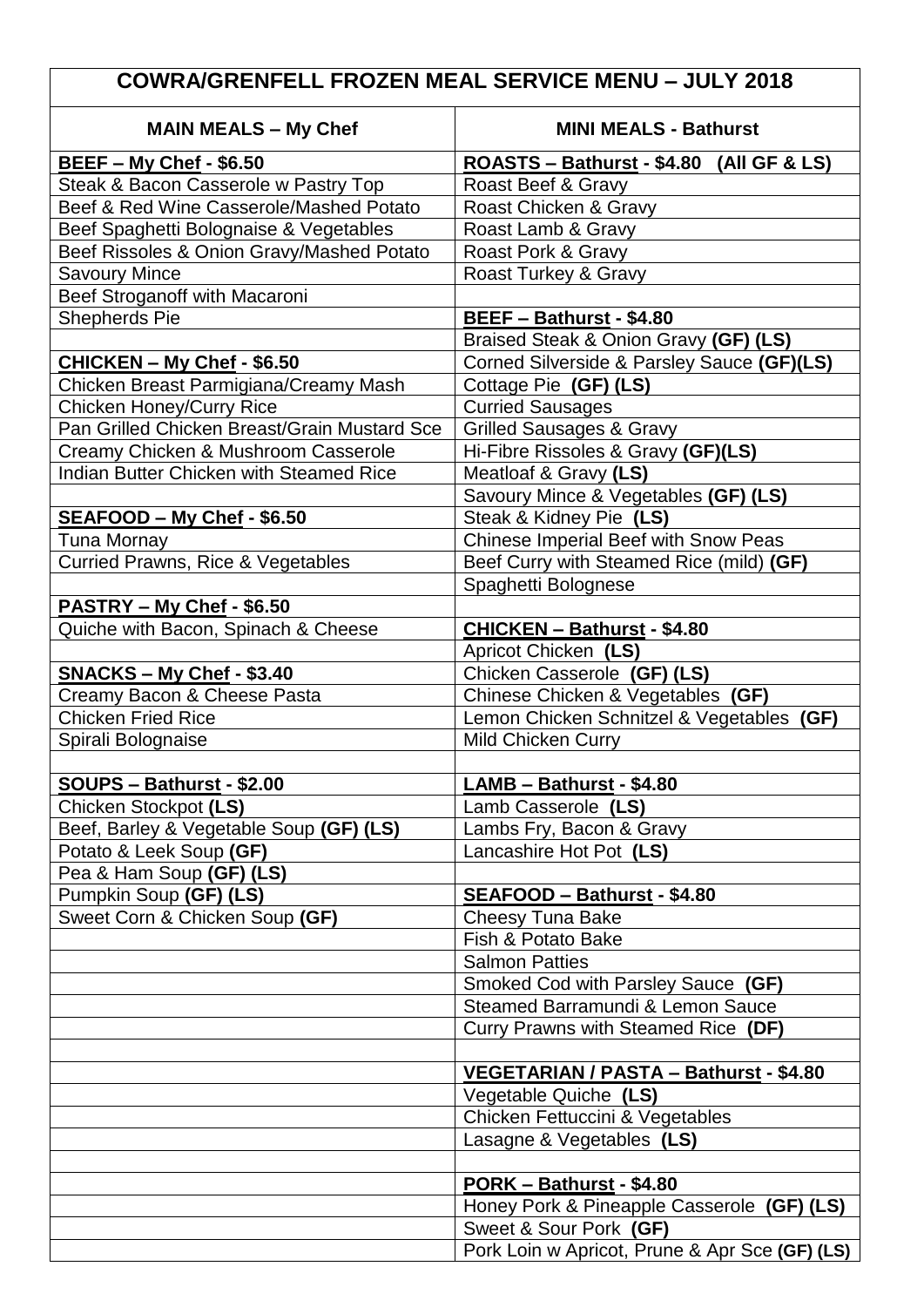## **COWRA/GRENFELL FROZEN MEAL SERVICE MENU – JULY 2018**

| DESSERTS - Bathurst - \$3.00                   | DESSERTS - My Chef - \$3.00                |
|------------------------------------------------|--------------------------------------------|
| Apple & Rhubarb Brown Betty (LS)               | Lemon Cheesecake with Fresh Cream          |
| Apple Pie and Cream (LS)                       | <b>Chocolate Mud Cake with Fresh Cream</b> |
| Apricot Crumble and Custard (LS)               | Apple Crumble with Custard                 |
| <b>Chocolate Steamed Pudding and Custard</b>   | <b>Golden Syrup Dumpling</b>               |
| Fruit Salad and Cream (GF) (LS)                | <b>Banana Pudding with Caramel Sauce</b>   |
| Fruit Trifle and Cream (LS)                    | Pavlova with Fresh Cream & Blueberries     |
| Peaches and Jelly (GF) (LS)                    | <b>Baked Lemon Pudding with Custard</b>    |
| Bread and Butter Pudding & Peaches             | Plum Pudding with Brandy Cream Custard     |
| Butterscotch Sultana Pudding & Custard         |                                            |
| Lemon Delicious & Cream (LS)                   |                                            |
| Chocolate Bavarian with cream                  |                                            |
| Lemon Meringue Pie & Cream                     |                                            |
| <b>Sticky Date Pudding &amp; Caramel Sauce</b> |                                            |
| Vanilla Panacotta with Mixed Berries (GF)(LS)  |                                            |
| <b>Caramel Custard Tart and Cream</b>          |                                            |
| <b>Strawberry Cheesecake</b>                   |                                            |
| Creamy Rice with Rhubarb (GF) (LS)             |                                            |
| Creme Caramel (LS)                             |                                            |
| <b>Warm Citrus Pudding</b>                     |                                            |
| Chocolate Fudge Brownie (GF)                   |                                            |
| Impossible Coconut Pie                         |                                            |
| <b>Apple Danish</b>                            |                                            |
|                                                |                                            |
|                                                |                                            |
|                                                |                                            |
|                                                |                                            |
|                                                |                                            |
|                                                |                                            |
|                                                |                                            |
|                                                |                                            |
|                                                |                                            |
|                                                |                                            |
|                                                |                                            |
|                                                |                                            |
|                                                |                                            |
|                                                |                                            |
|                                                |                                            |
|                                                |                                            |
|                                                |                                            |
|                                                |                                            |
|                                                |                                            |
|                                                |                                            |
|                                                |                                            |
|                                                |                                            |
|                                                |                                            |
|                                                |                                            |